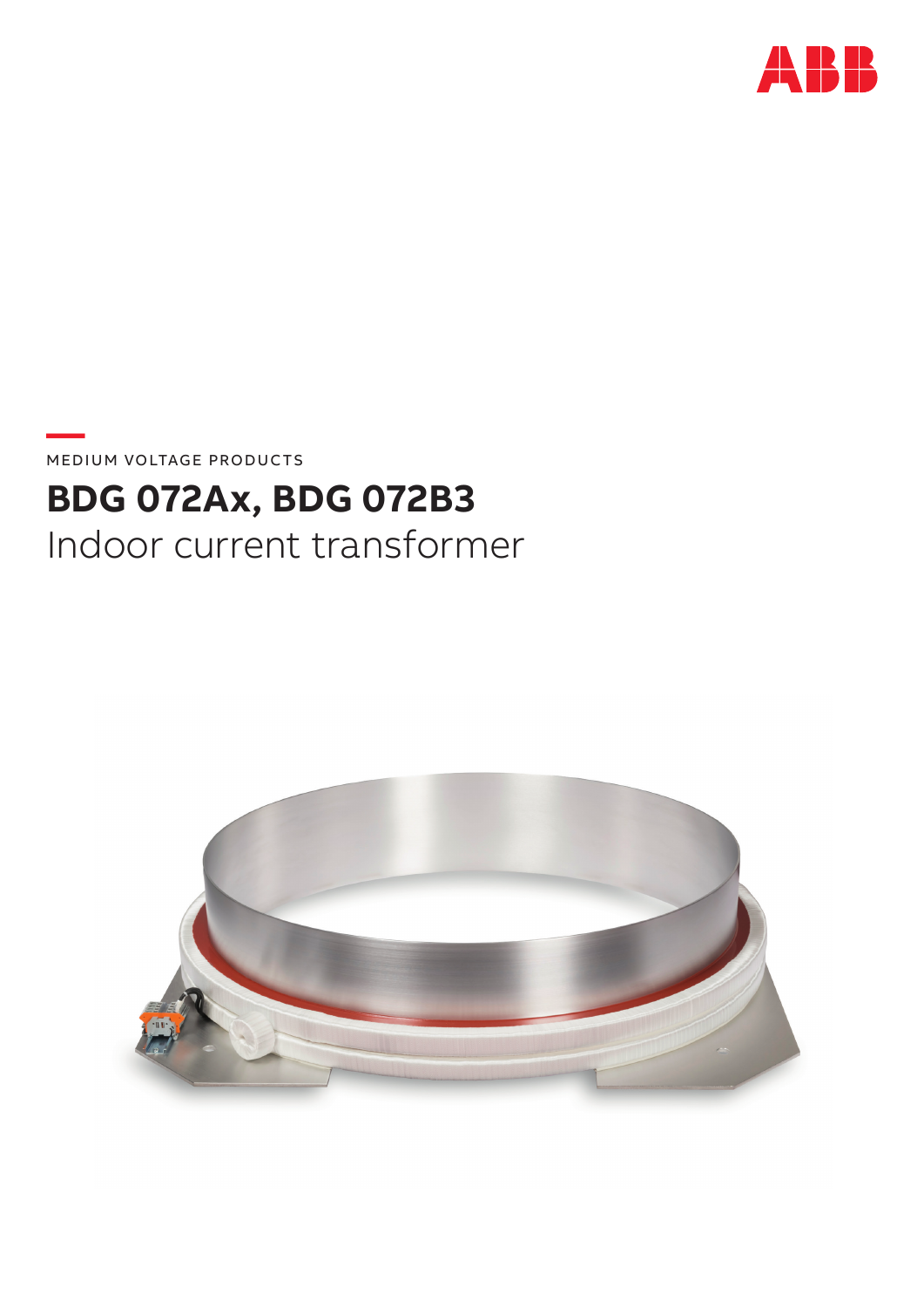| <b>Technical parameters</b>      | Value                 |
|----------------------------------|-----------------------|
| Highest voltage for equipment    | 0.72 kV               |
| Power frequency voltage, 1 min.  | 3 kV                  |
| Rated primary current            | 2000 - 57000 A        |
| Rated short-time thermal current | 63 (3s) – 210 (3s) kA |
| Rated dynamic current            | $190 - 575 kA$        |
| Reconnectable                    | secondary             |

#### **Description**

The indoor current transformer type BDG without primary conductor is designed for installation in generator circuit-breakers systems.

The BDG current transformers are reconnectable on the secondary side. The maximum number of secondary windings is 3 with a maximum 12 secondary terminals without the possibility of direct grounding. Thus the connection of each secondary to ground requires separate leads (not part of delivery). There are more details about BDG current transformer installation in a separate manual available upon request.

The secondary windings are designed for metering or protection purposes. One terminal of each used secondary winding and one terminal of each unused winding have to be earthed during the transformer operation (unused short-circuited also). The terminals allow M4 connection. The transformer can be mounted in any position and it is fixed by four M16 bolts.

#### **Technical data**

The transformers are designed and manufactured in conformity with the following standards:

• IEC 61869-1; IEC 61869-2;

- IEC 60044-1;
- GOST 7746-2001: Current transformers (\*).

(\*) Aplicable for BDG 072A1, BDG 072A2 and BDG 072A3 only

The transformer can be installed by authorized personnel only and needs to comply with instructions for installation, use and maintenance.

### **Standardized insulation level of BDG transformers**

Standard insulation level: 0.72 / 3 / - kV Code designation – BDG current transformers BDG 072A0 – multi core design body up to 12 000 A BDG 072A1 – multi core design body up to 18 000 A BDG 072A2 – multi core design body up to 23 000 A BDG 072A3 – multi core design body up to 57 000 A BDG 072B3 – multi core design body up to 57 000 A

| <b>BDG</b> | 072<br>Voltage | Type | x<br>dimension           |
|------------|----------------|------|--------------------------|
|            |                | А    | 0inner diameter 700 mm   |
|            |                | А    | 1inner diameter 870 mm   |
|            |                | А    | 2inner diameter 940 mm   |
|            |                | А    | 3inner diameter 1 260 mm |
|            |                | R    | 3inner diameter 1 275 mm |

| <b>Types</b>                         |                          | <b>BDG 072A0</b> | <b>BDG072A1</b> | <b>BDG 072A2</b> | <b>BDG072A3</b> | <b>BDG 072B3</b> |
|--------------------------------------|--------------------------|------------------|-----------------|------------------|-----------------|------------------|
| Rated voltage                        |                          | Up to 0.72       | Up to 0.72      | Up to 0.72       | Up to 0.72      | Up to 0.72       |
| Rated primary current max.           | [A]                      | 12000            | 18000           | 23 000           | 57000           | 57000            |
| Rated primary current min.           | [A]                      | 2000             | 2000            | 3 0 0 0          | 4000            | 4000             |
| Rated frequency                      | [Hz]                     | 50/60            | 50/60           | 50/60            | 50/60           | 50/60            |
| Rated secondary current              | [A]                      | $1$ or $5$       | $1$ or $5$      | $1$ or $5$       | 1 or 5          | $1$ or $5$       |
| Rated burden max. (per core)         | [VA]                     | 200              | 200             | 200              | 200             | 200              |
| Rated acc. Class best IEC            |                          | 0.1              | 0.1             | 0.1              | 0.1             | 0.1              |
| Rated acc. Class best ANSI           |                          | 0.3              | 0.3             | 0.3              | 0.3             | 0.3              |
| Number of cores per frame max.       |                          | 3                | 3               | 3                | 3               | 3                |
| Protection class IEC                 |                          | 5P or 10P        | 5P or 10P       | 5P or 10P        | 5P or 10P       | 5P or 10P        |
| Ambient temperature categories       | $\Gamma$ <sup>o</sup> Cl | $-45+80$         | $-45+80$        | $-45+80$         | $-45+80$        | $-45+80$         |
| Temperature for transport            | $\Gamma$ <sup>o</sup> Cl | $-50+80$         | $-50+80$        | $-50+80$         | $-50+80$        | $-50+80$         |
| Power frequency withstand<br>voltage | [kV]                     | 3                | 3               | 3                | 3               | 3                |
| Ith rated short-time current         | [kA/3s]                  | 63               | 130             | 130              | 210             | 210              |
| Idyn dynamic withstand current       | [kA]                     | 190              | 360             | 360              | 575             | 575              |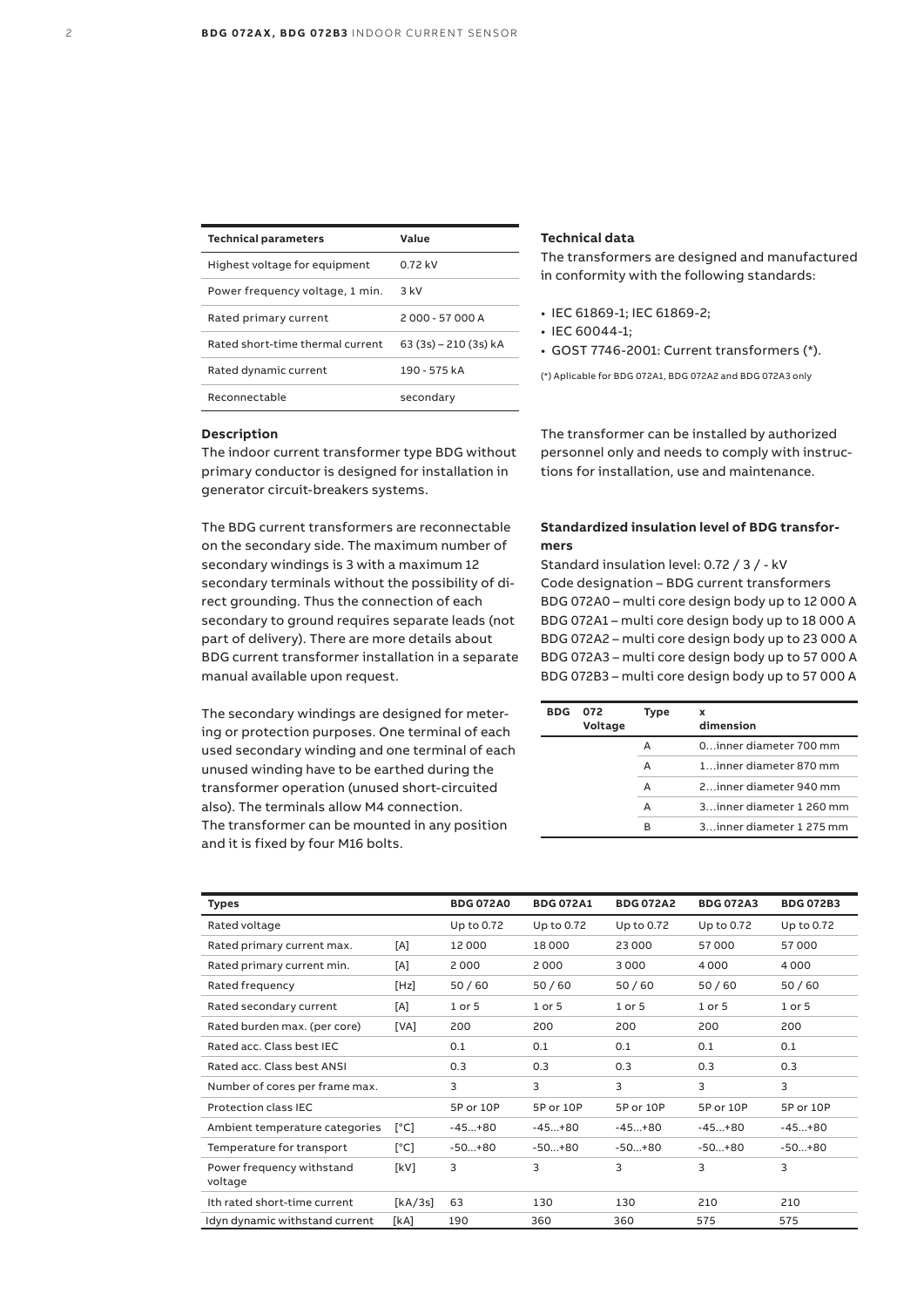01 Examples of secon-dary terminal marking

### **Marking of current transformer outlets** —





— 01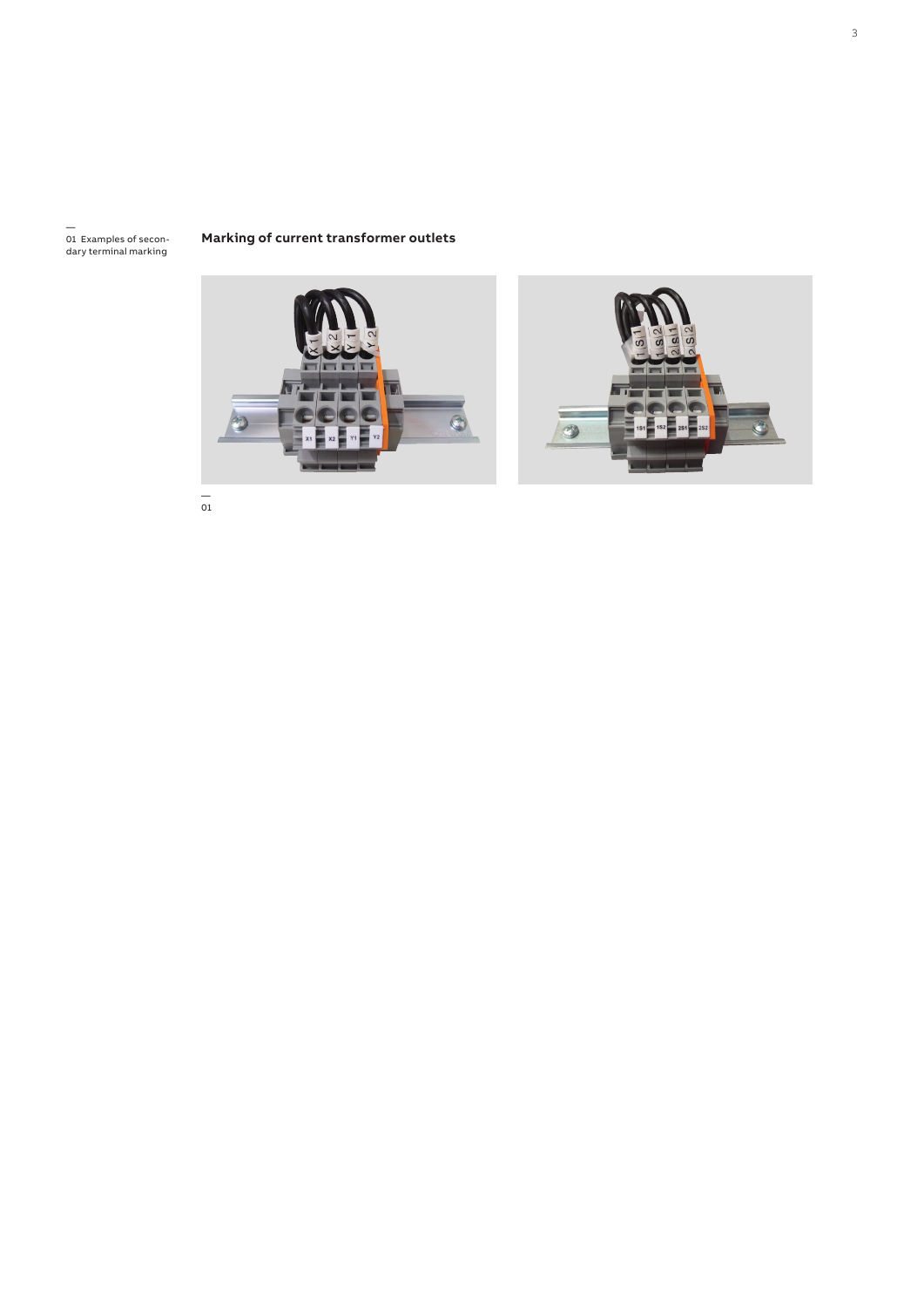## **Dimensional Drawings**

BDG 072Ax, BDG 072 B3

# **—**

**BDG 072A0** Weight of the transformer depends on the number of cores and their parameters 25 - 100 kg.



| Drawing no.     | <b>POIDILY</b> |
|-----------------|----------------|
| 1VL4600939R0101 | P1-P2          |
| 1VL4600939R0102 | P2-P1          |

### **—**

**BDG 072A1** Weight of the transformer depends on the number of cores and their parameters 30 - 120 kg.



| I |  |
|---|--|
|   |  |
|   |  |
|   |  |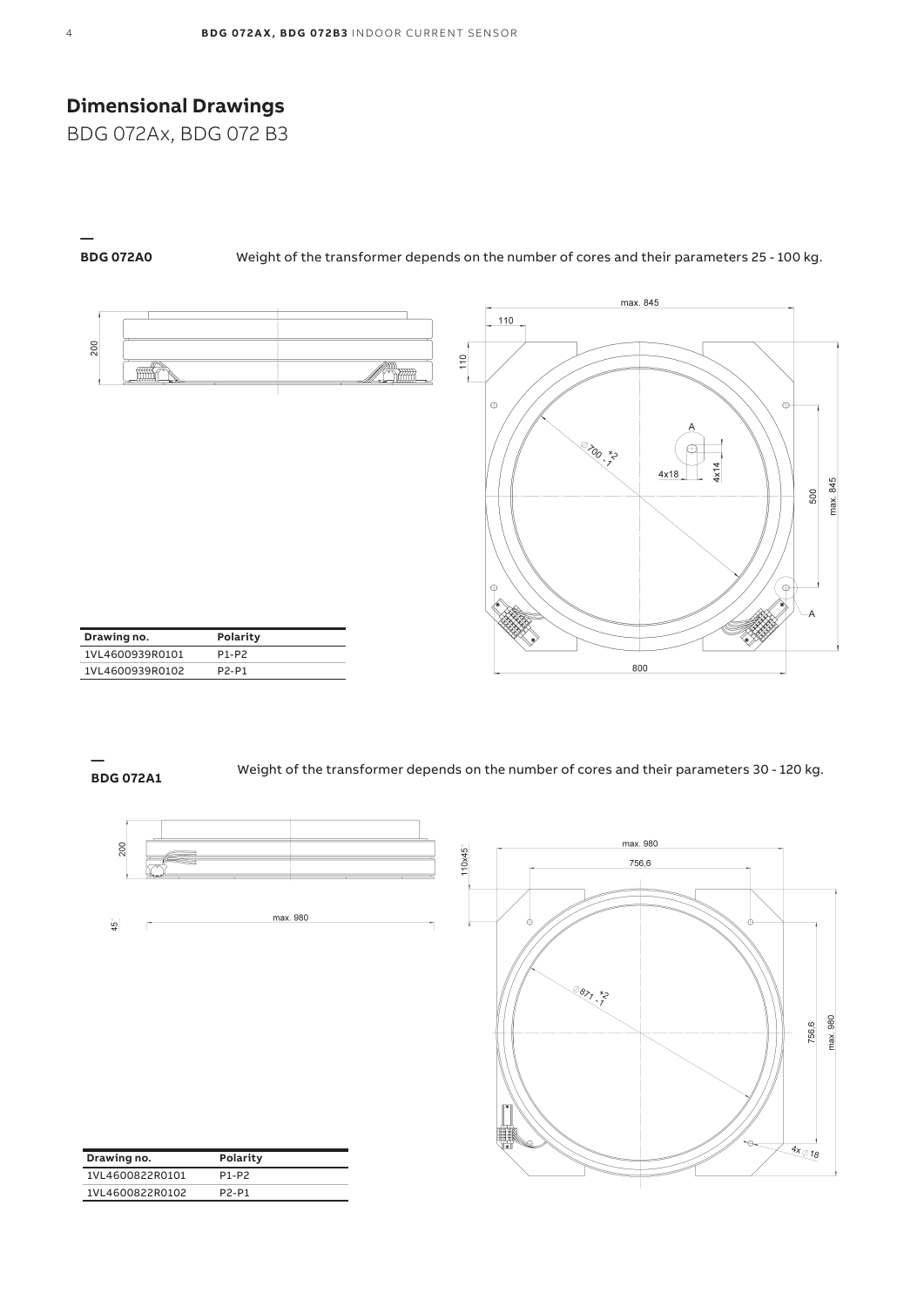### **BDG 072A2** Weight of the transformer depends on the number of cores and their parameters 40 - 145 kg.



**—** 

**—** 

**BDG 072A3** Weight of the transformer depends on the number of cores and their parameters 50 - 205 kg.

r



|                                   | 1400                                |                |
|-----------------------------------|-------------------------------------|----------------|
|                                   | 350                                 |                |
| $30^{\circ}$<br>$1356 + 2$<br>800 | Α<br>2x18<br>€۔<br>21260 x3<br>2x14 | $2x \oplus 18$ |
| 400                               | $_{\oplus}$<br>Φ                    | Α              |
|                                   |                                     |                |

1436

| Drawing no.     | Polarity |
|-----------------|----------|
| 1VL4600824R0101 | P1-P2    |
| 1VL4600824R0102 | P2-P1    |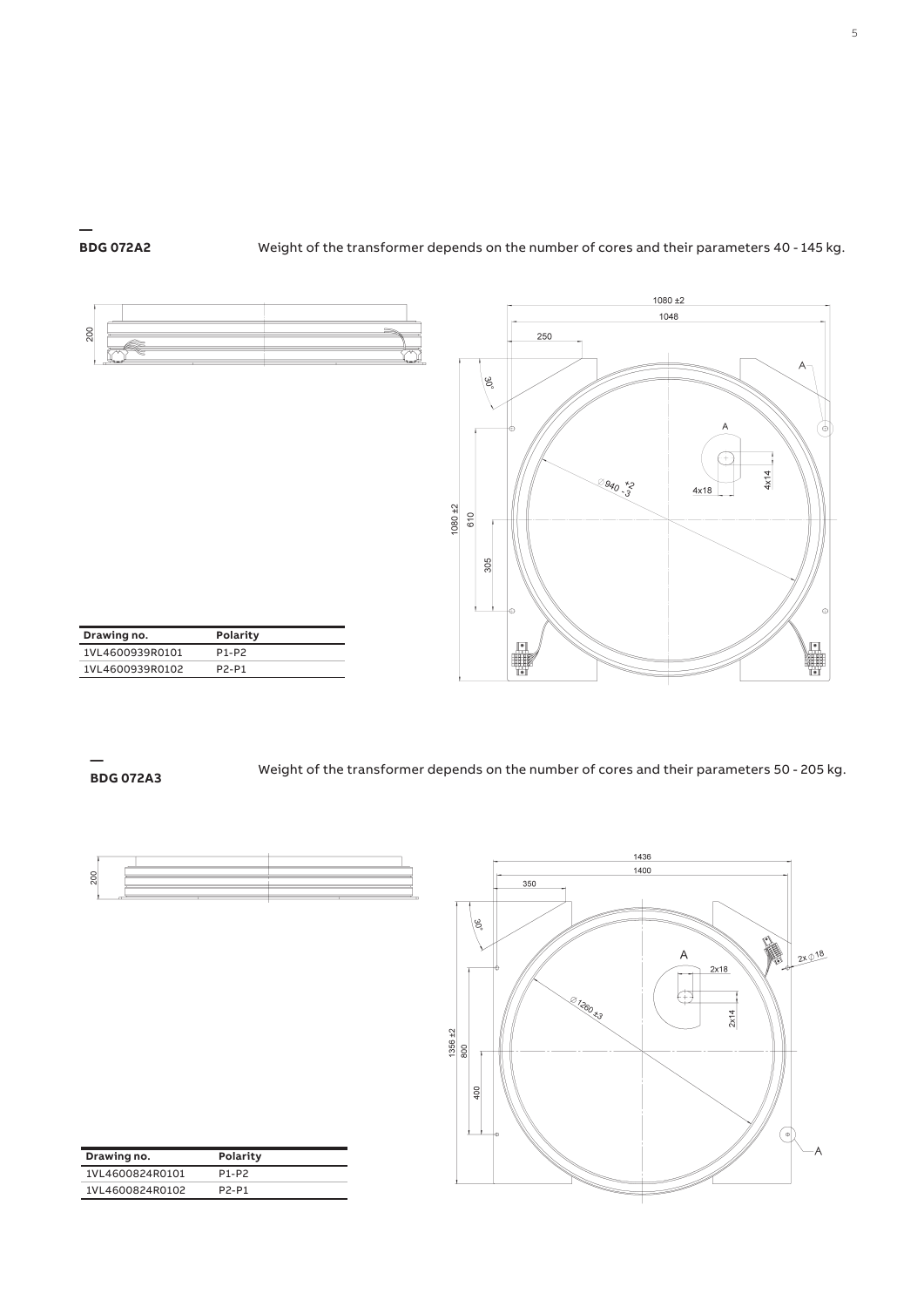# **—**

**BDG 072B3** Weight of the transformer depends on the number of cores and their parameters 50 – 210 kg.